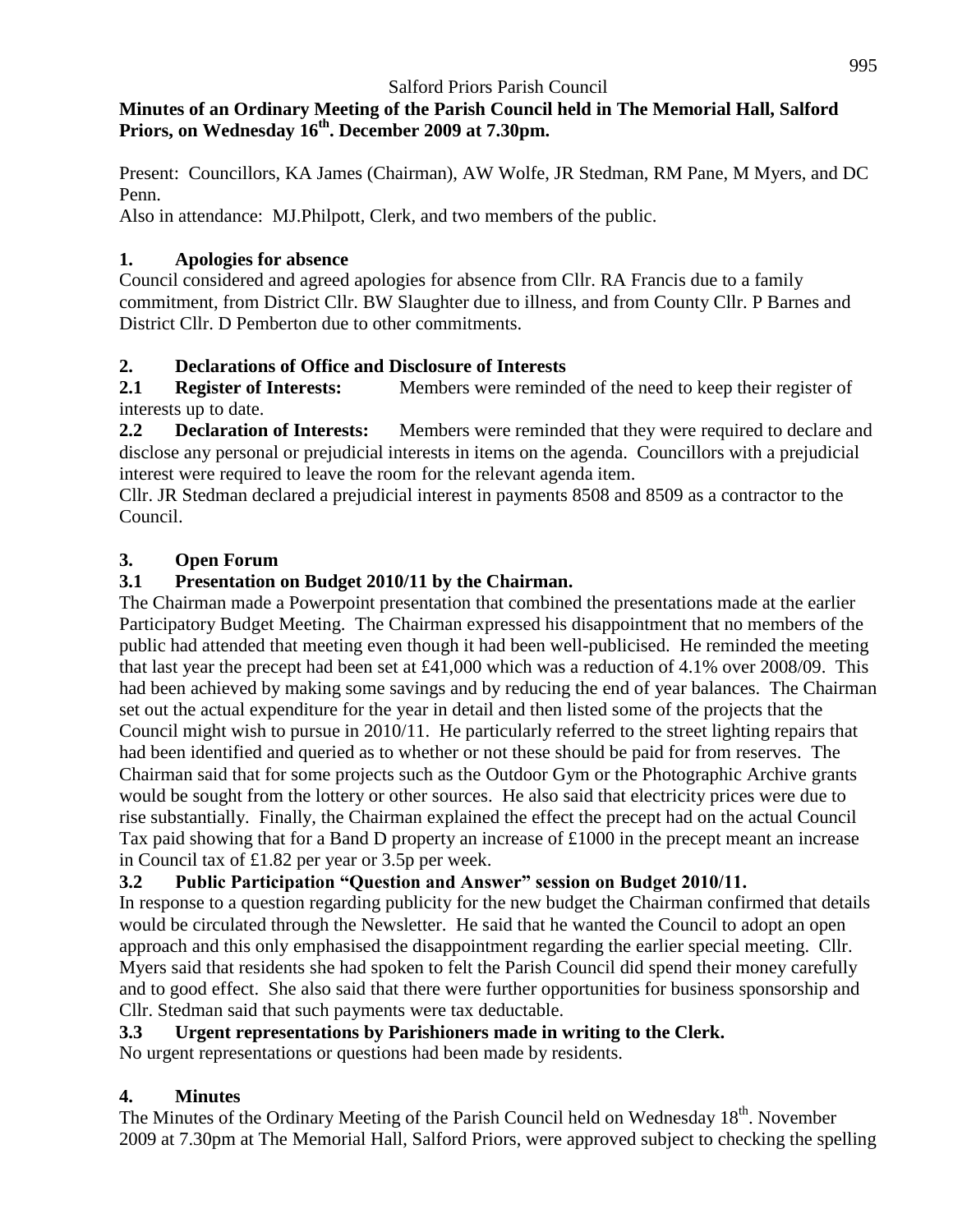of "Palacci" and signed by the Chairman. Council approved the Clerk making any necessary spelling correction to the aforesaid word.

#### **5. Matters arising from the Minutes - Clerk's report for consideration by Council 5.1 Footpath between School Avenue and Ridsdale Close.**

Cllr. Stedman reported that he had attended a meeting with the Clerk and the owners of 13 School Avenue regarding the fencing along the footpath between School Avenue and Ridsdale Close. The owners were proposing to erect a fence on concrete posts with a concrete plinth which should solve the perceived problems of litter and vandalism. The Clerk was helping the owners to contact WCC regarding the positioning of their fences. It now appeared that the Parish Council would not be asked for any financial contribution.

## **5.2 Highways maintenance issues.**

The Clerk reported that several small jobs that were outstanding for many months had been carried out recently including replacing the County Boundary sign on the C216, repairing road surface damage in Cherry Tree Crescent, providing a new road sign on B4088 near New Inn Lane, and removal of the broken headwall in the ditch between Abbots Salford and Salford Priors. However, the work on the footway between Abbots Salford and Harvington still remained to be done and was being chased again.

# **5.3 Domestic Energy Efficiency.**

More detailed information had been provided by Mr Alexander Head and a copy of the proposed schedule of work had been circulated. The initial cost was £120 as discussed at the November meeting and total future costs would be £550. Cllr. Stedman expressed concern about the proposed schedule and Cllr. Wolfe asked for clarification on the decisions made by the Council. The Chairman confirmed that the initial proposal to survey 6 houses at a cost of £120 would proceed but any further expenditure would be subject to further Council review and approval.

### **5.4 Power of Well-Being.**

Certificates had been circulated showing Councillor attendance at the training session and the Clerk confirmed he had submitted his section 7 report to SLCC.

### **5.5 Confirmation of dates for next year.**

The Clerk reported that confirmation had been received from the booking secretary for the Memorial Hall regarding the outstanding dates for next year. As a consequence the Annual Parish Meeting was confirmed for Thursday  $15<sup>th</sup>$ . April. The Ordinary meetings not on the third Wednesday were confirmed as 22<sup>nd</sup>. September and the 27<sup>th</sup>. October. Cllr. Wolfe asked why two dates (September and October 2010) in the Parish Council calendar were not on the scheduled third Wednesday of the month. The Clerk reported that the date changes were due to his annual leave arrangements.

### **5.6 Litter and dog waste bins.**

The Clerk reported that he had written to Chris Dobson at Stratford District Council with a complete updated list of the litter and dog waste bins.

# **5.7 Physical testing of street lights.**

Council noted that work was continuing to assess priorities and costs following the report on the physical condition of the street lights. The Clerk said that each light would have to be inspected individually to assess the remedial measures necessary.

### **5.8 Central Networks.**

The Clerk reported that Central Networks had been advised of the condition of the wooden poles in the parish. He had contacted the company and they were carrying out their own inspection of poles. The Clerk said that he was keeping in touch regarding the findings of this independent inspection. It was possible that Central Networks would need to replace some of the poles at their expense. Cllr. Stedman asked that consideration be given to fitting equipment to switch off the lights at, say,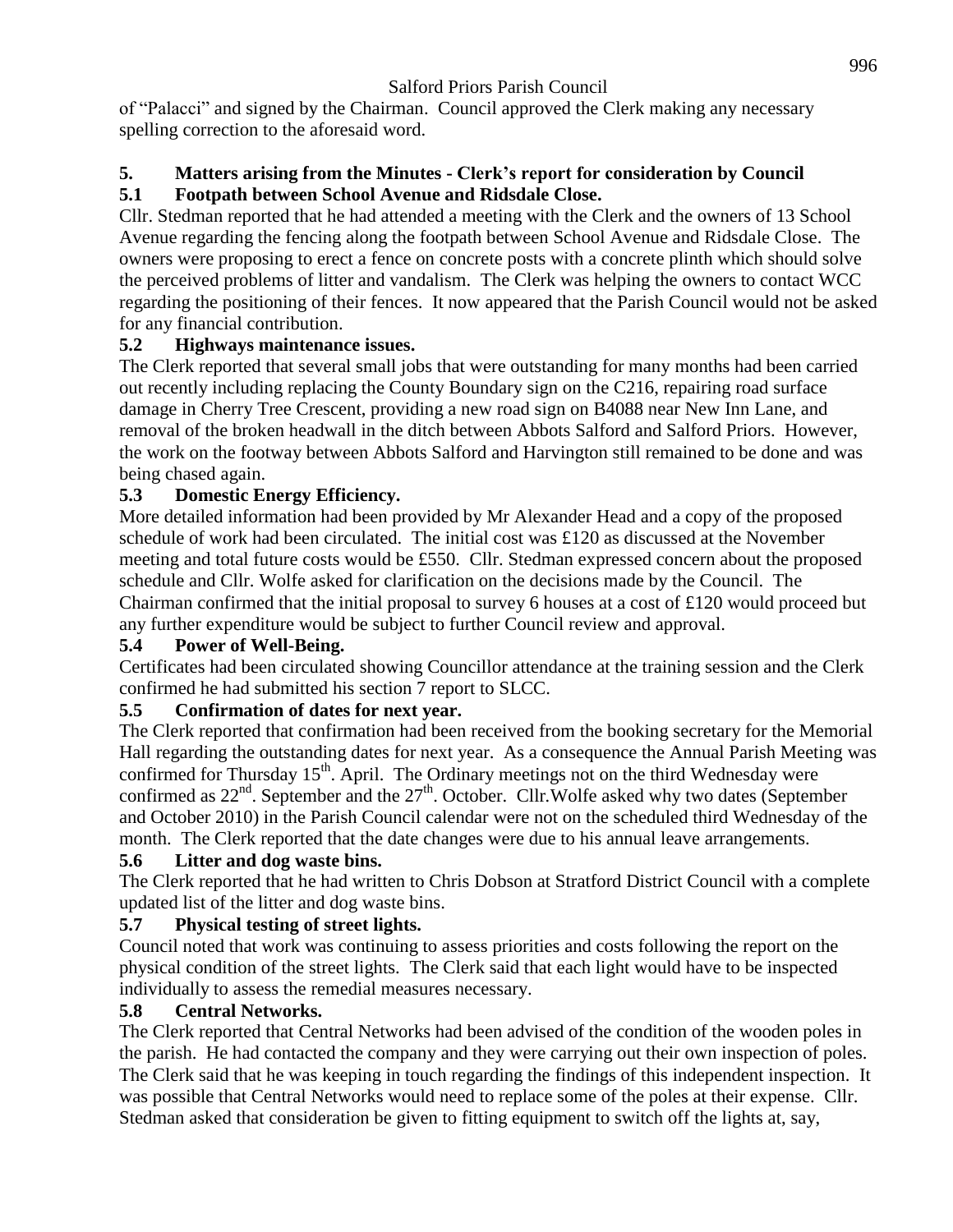midnight. The Clerk said that he was seeking advice from WCC street lighting officers. The Chairman said that the police did not recommend streetlights for security reasons.

### **5.9 Inspection of housing association area with Orbit.**

Cllr. Francis and the Clerk accompanied the Community Housing officer of Orbit on a tour of inspection of their properties. The trip hazard in Priors Grange was identified as being the responsibility of BT. The Clerk had raised the issue of the adoption of the Priors Grange streets and street lights and this was being followed up by Orbit. A copy of the maintenance action plan had been received.

### **5.10 Fence at allotments.**

There had been no response from Mr Hollis following the Clerk's letter regarding the gap in the hedge at the allotments. The Clerk was asked to pursue the issue in the New Year.

## **5.11 Warwickshire Fire and Rescue Authority consultation.**

Formal acknowledgement of the receipt of the Council's consultation response had been received. The Chairman reported that a critical response had been submitted by Hereford and Worcester Fire and Rescue Service and he believed the decision would be shelved until after the election.

## **6. Main Items**

# **6.1 2010/11 Budget plans.**

Council examined the proposals for expenditure prepared by the Clerk. Cllr. Stedman proposed that the item for amenities maintenance be increased from £800 to £1800; that the Communications budget be increased from £750 to £1000; that the Highways budget be increased from £4850 to £5500; and that the allowance for TOPs be increased from £2000 to £3000. These changes were agreed. In discussion, Cllr. Wolfe expressed his concerns about the on-going viability of TOPs particularly now that the youth club had been disbanded. Cllr. Stedman agreed and asked the Clerk to contact the County Council regarding trees along the boundary of TOPs. Cllr. Wolfe queried whether a structural survey of the building should be carried out. Cllr. Stedman said that there was no evidence of public concern regarding the size of the Parish Council precept and that it was necessary for a reasonable fund to be available for both essential maintenance and good new projects. Cllr. Wolfe asked what projects might be desirable in the new year and the Chairman said that the repairs to the street lights were important and he felt that provision of a speed sign would be of benefit to all residents. He also considered that pursuing the outdoor gym and the photo archive were worthwhile projects particularly if some funding could be obtained. He said that the amount available for "projects" could be increased by raising the precept, cutting some existing services, or reducing the end of year balance. The Chairman said that the list of projects should be left flexible at this stage with Council reviewing further information later in the year. With the changes to the proposed budget agreed, only £1100 was available for projects plus any increase in the precept and plus any reduction in balances. A copy of the final agreed budget for 2010/11 is attached to these minutes as Appendix B.

Cllr. Myers agreed that there should be an increase to the precept and proposed, seconded by Cllr. Wolfe, that the precept be increased by 8.5% to £44,485. Cllr. Stedman proposed, seconded by Cllr. Penn, an amendment that the precept should be £47,000. (an increase of 14.6%) The amendment was approved, Cllrs. James, Stedman and Penn voting in favour and Cllrs. Myers and Wolfe against. Cllr. Pane did not vote.

The formal resolution, as amended, was approved by Council. **"The Clerk, under Section 150(4) of the Local Government Act 1972, issues a Precept on Stratford on Avon District Council for the sum of £47,000 from the General Rate of the Parish to meet expenses payable to the Parish Council in the Financial Year 1st April 2010 to 31st March 2011".**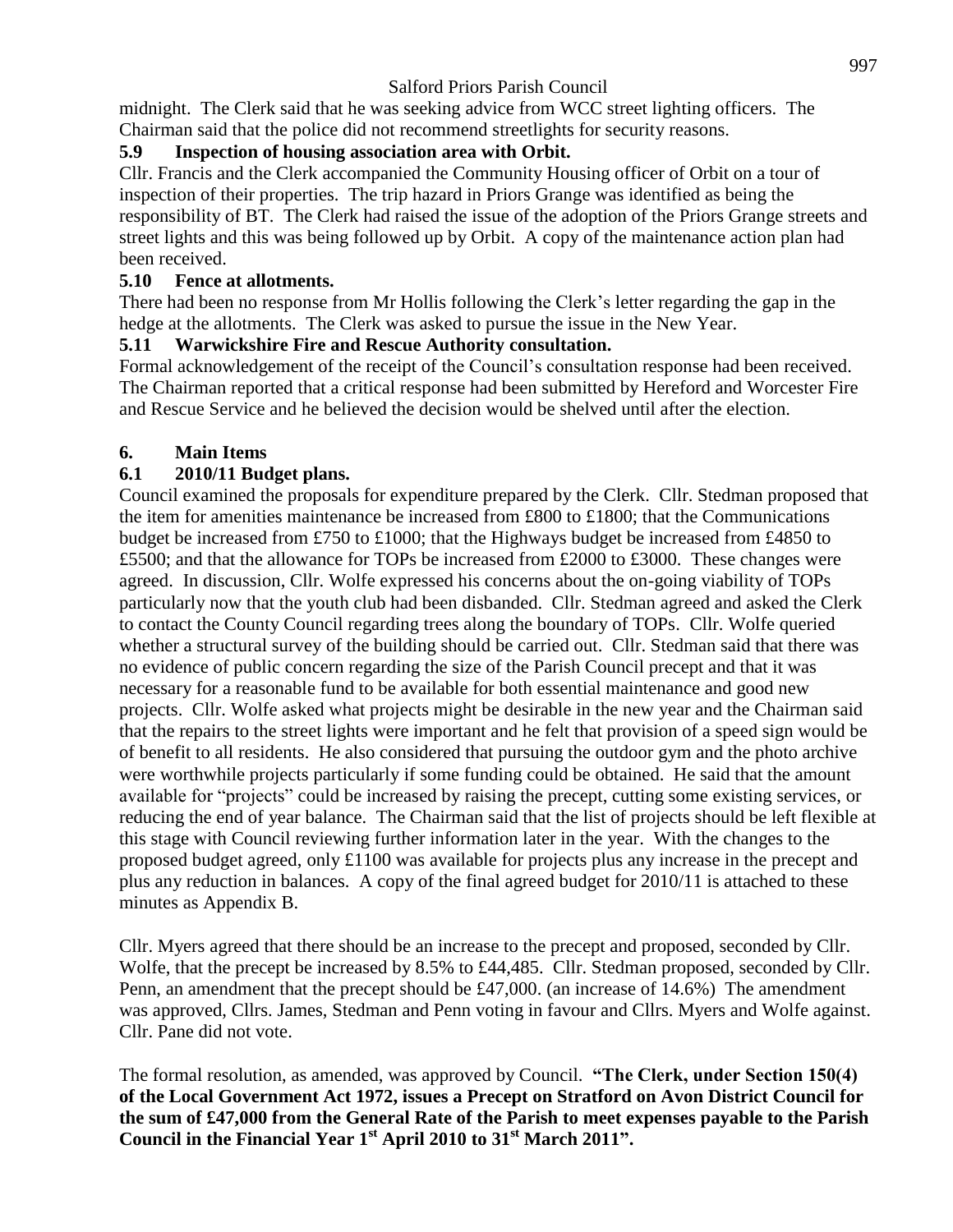# **7. Environment - Amenity, Highways, Allotments, and TOPS**

# **7.1 Playing Field weekly safety reports.**

The Clerk reported that safety inspection reports had been received from Cllr. Francis dated 23.11.09; 30.11.09; 7.12.09; and 14.12.09. No safety issues had been identified.

# **7.2 Mowing.**

The Clerk reported that he had been asked by the contractor if an additional mowing should be carried out. 16 cuts had been made during the season and with another in March it would still be 3 less than the notional number in the contract. Council agreed that no further mowing should be carried out until the new growth in March.

## **8. Communications**

# **8.1 Newsletter**

Cllr. Francis had informed the Clerk that Newsletters had been delivered in Perkins Close.

## **8.2 Website,**

The Chairman reported on a meeting that had been held with the Chairman, Vice Chairman, the Clerk, and Richard Dare, regarding the development of the website. Suggestions had been made for moving the development forward and for improving the response from the hosting company. Cllr. Wolfe reported his concern regarding the general apathy from those people who should be supplying information regarding their own organisations.

## **8.3 E-mail newsletter**

The Clerk reported that information regarding the revised refuse collection days over the Christmas period had been circulated to residents on the e-mail newsletter list. The Chairman asked that this information should be put on the notice boards and the website.

# **9. Rights of Way**

# **9.1 Report from P3 Co-ordinator.**

Nothing to report.

# **10. Planning general**

# **10.1 Worcestershire Waste Core Strategy: Emerging Preferred Options consultation**

The Clerk reported that the consultation document was available on the Worcestershire CC website and he proposed to draft a response for consideration by the Council at the January meeting. He asked for any specific comments from Councillors to be provided before 11.01.10. Council agreed this course of action.

# **11. New Planning Applications for Council's consideration**

**11.1 09/02312/FUL** Remove existing car port and form new entrance under porch canopy. Add first floor side extension over existing at 24 Garrard Close, Salford Priors, WR11 8XG for Mr & Mrs Kenneth Gibbons.

Council noted that, following discussion by Councillors at the Participatory Budget Meeting as agreed at the meeting on 18.11.09, no representations were made.

# **12. Planning Decisions**

12.1 None to report.

# **13. Staffing**

13.1 Nothing to report

### **14. Matters raised by Councillors**

**14.1 Cllr. KA James – Fence around playing field.**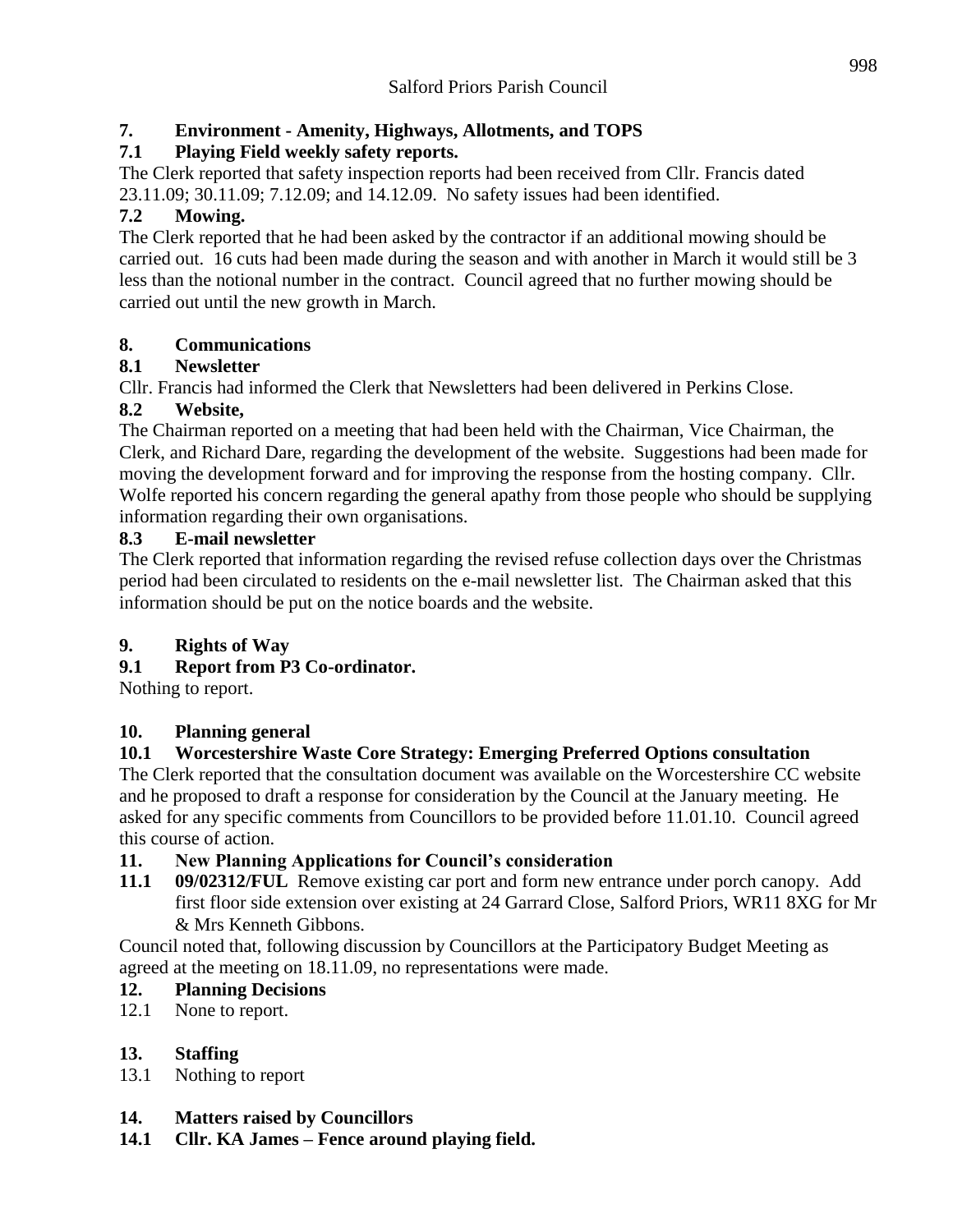The Chairman said that the fence alongside the access path to the Playing Field opposite the car park was in a very poor condition and spoilt the appearance of the Field. The Clerk was asked to write to Orbit to seek remedial measures.

### **15. Consideration of Correspondence Received**

### **15.1 Mail from Stephen Roberts about housing survey.**

Council noted the message and the Clerk's response.

### **15.2 Ministry of Justice, War Memorials.**

Council noted the information provided.

### **15.3 WALC Newsletter ADH\85 November 2009.**

Council noted that the subscription for the following year would be £448.

### **15.4 WALC Training courses.**

Council noted the information provided.

### **16. To Table**

Council noted the following tabled items:

- 16.1 Warwickshire Rural Housing Association Annual Report 2008 -2009.
- 16.2 LCR, Winter 2009

### **17. Finance**

### **17.1 To consider and approve the payments and transfers listed in Appendix A.**

Cllr. Stedman having declared a prejudicial interest left the room.

Council noted the income transactions in Appendix A Item 20.1.

Council considered the expenditure transactions listed in Appendix A Item 20.2. Authorisation for payment was proposed by Cllr. Wolfe, seconded by Cllr. Myers and carried. Cheques were signed by Cllrs. James and Wolfe.

Council considered the Clerk's proposal to transfer £3500 from No.1 account to the Community account. Authorisation for transfer of funds was proposed by Cllr. Wolfe, seconded by Cllr. Penn and carried.

The Clerk reported that the £25 grant received from the John Coley Trust into the Community Account had been transferred into the No. 3 Account.

Cllr. Stedman returned to the meeting.

### **18. Date of Next Meeting**

Ordinary Meeting of the Parish Council on Wednesday  $20^{th}$ . January 2010 at 7.30pm in The Memorial Hall, Salford Priors.

#### **19. Closure of meeting**

The Chairman closed the meeting at 9.25pm and wished everyone a happy and safe Christmas and New Year.

Signed........................................................ Date......................................